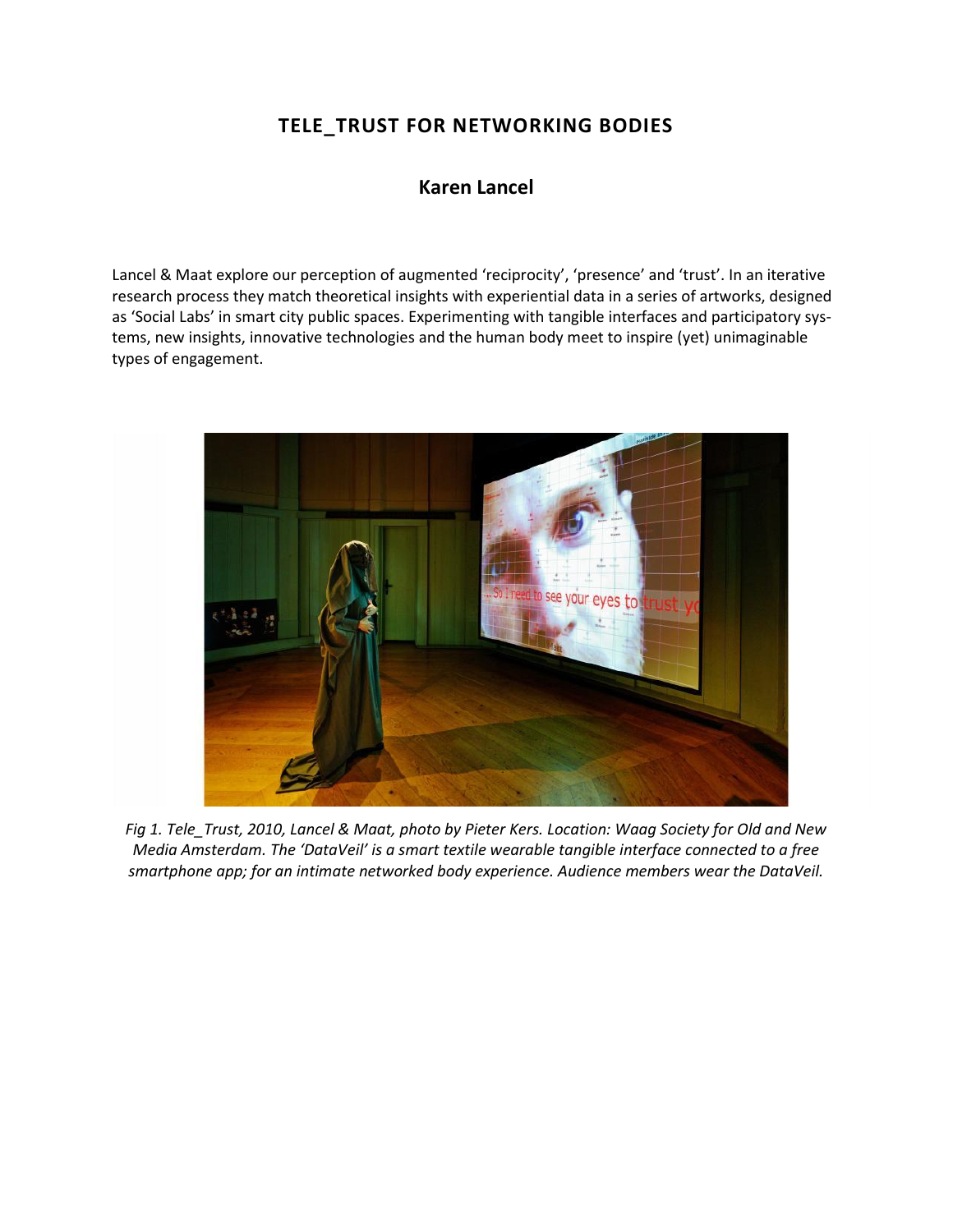

*Fig 2. Saving Face, 2011, Lancel & Maat, Photo by Maat/Lancel. Performance Installation 'Saving Face' is a smartphone app connected to networked urban screens. The smartphone app functions as a 'touchingbody-scan'; with which one can create together a non-controllable composed 'networked identity' through the act of touching and caressing one's intimate face. Development with the Waag Society for Old and New Media Amsterdam and Dutch Media Fund.* 



*Fig 3. Tele\_Trust, 2010/2011, Lancel & Maat. In Festival'ElectroSmog', photo at BNMI Canada. Six Tele\_Trust DataVeils are networked through an online database and smartphones in three different public spaces and time zones: Netherlands, Canada; New Zealand.*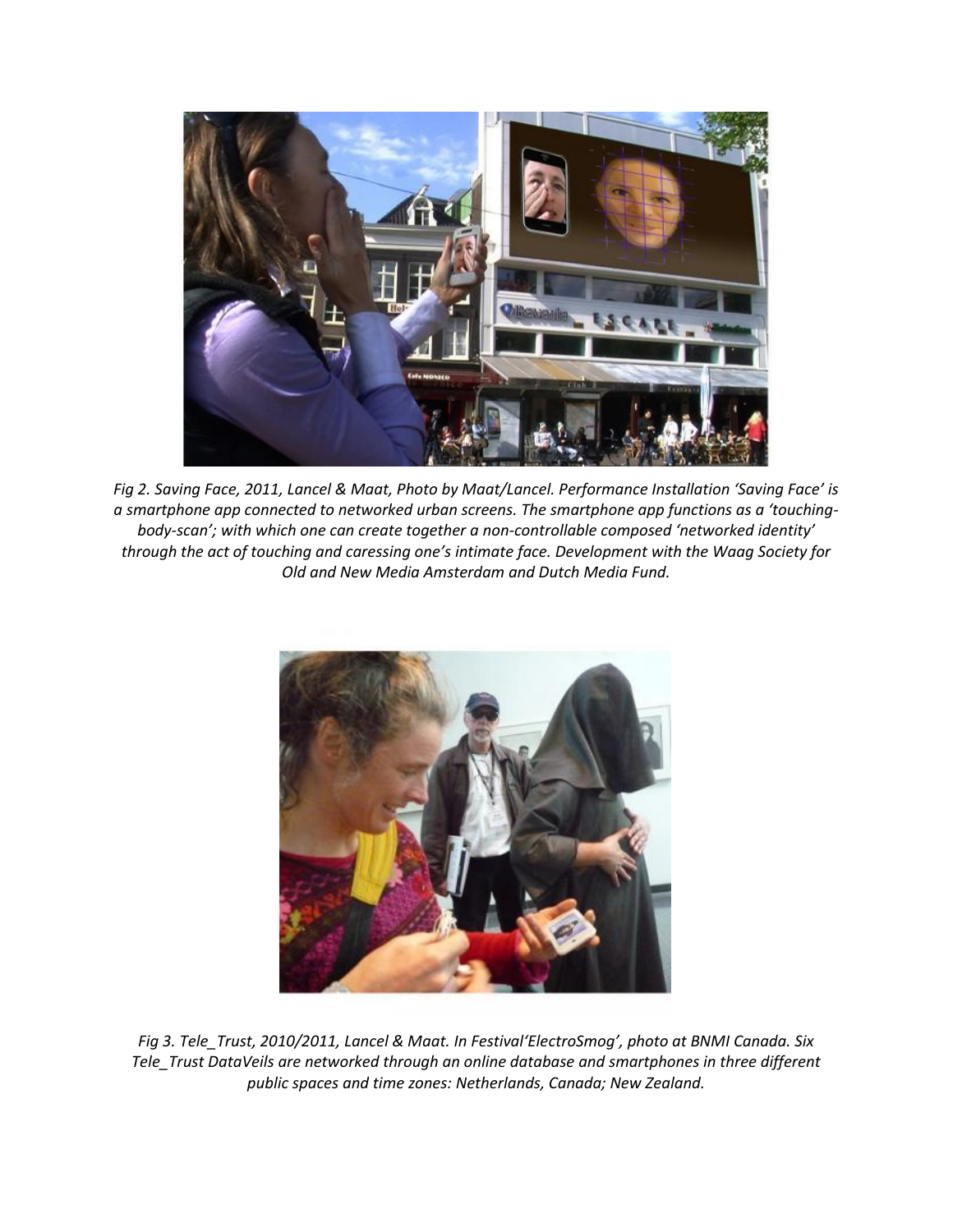# *'I am part of the networks and the networks are part of me...I link, therefore I am. '*[1]

# How do we trust each other as networking bodies?

In our contemporary networked society, interaction increasingly takes place through wireless, social networked media. The possibilities of tele-presence have made place and distance irrelevant for the experience of social proximity and allow 'networking bodies' to be present at several locations, temporalities and social settings at the same time. At the same time the public space turns into a 'smart environment' that increasingly interacts with the electronically and digitally enhanced body. These developments cause profound changes in the role of the body and physical presence since mediated presence leaves little or no room for touch, face to face encounters, and body language that are core components for the building of trust and reciprocity, which are in turn the foundations of social structures.

Tele\_Trust is a research into how in mediated and tele-present society bodily based experiences of presence, reciprocity, and trust can be generated, mediated and maintained. It is a critical and sensitive exploration in how we can intensify networked affective experiences in relation to the mediated body. It looks for new forms of interaction, participatory and multi actor systems and interfaces, in which the conditions for 'reciprocity' and 'trust' can be recognized and acknowledged or differently perceived. In Tele Trust new insights, innovative technologies, and the human body meet to initiate and inspire (yet) unimaginable types of intersubjective engagement.

Tele\_Trust is an inter-disciplinairy research. It is developed, tested, shown and published in collaboration with universities and (art) academies; tech-labs and media institutes; in museums, festivals and conferences. It is an iterative research process in which theoretical insights are matched with experiential research data:

A. *Theoretical context.* The theoretical context includes media-theories emphasizing the central position for affective and receptive sensory processes in the body experiencing the world - and perceiving the other. Among others it relates to texts of Donna Haraway, Caroline Nevejan, William J. Mitchell, Michel Foucault, Paul Virilio, Mark B.N. Hansen.

B. *Art works - 'Social Labs'*. The experiential research takes place in art works designed as technically smart 'Social Labs' in dynamic public spaces. For these 'Social labs' Lancel and Maat deconstruct existing social interaction models and subsequently reconstruct them into new models for semi-compatible multi-actor systems. They build on these systems because through the gap of incompatibility they experience a drive for creative, audience engaged experiment. The social labs develop as follows:

 1. Firstly parameters for designing networking body presence and body proximity are distilled from theory and translated into model-drawing and 3-d maquettes.

 2. This leads to the development of a series of 'Social labs', containing networked wearable devices and bio-interfaces. Examples of these 'Social Labs' are 'Tele\_Trust', 'StalkShow' and 'Saving Face'; visible on http://www.lancelmaat.nl.

 3. The 'Social Labs' provide the context for obtaining research data; through the networked devices and interfaces we test parameters for networked body presence and trust. With participants we discuss their experiences, perception, needs; and their gained physical, spatial and social knowledge. The 'Social Labs' take place in various social geographical cultures.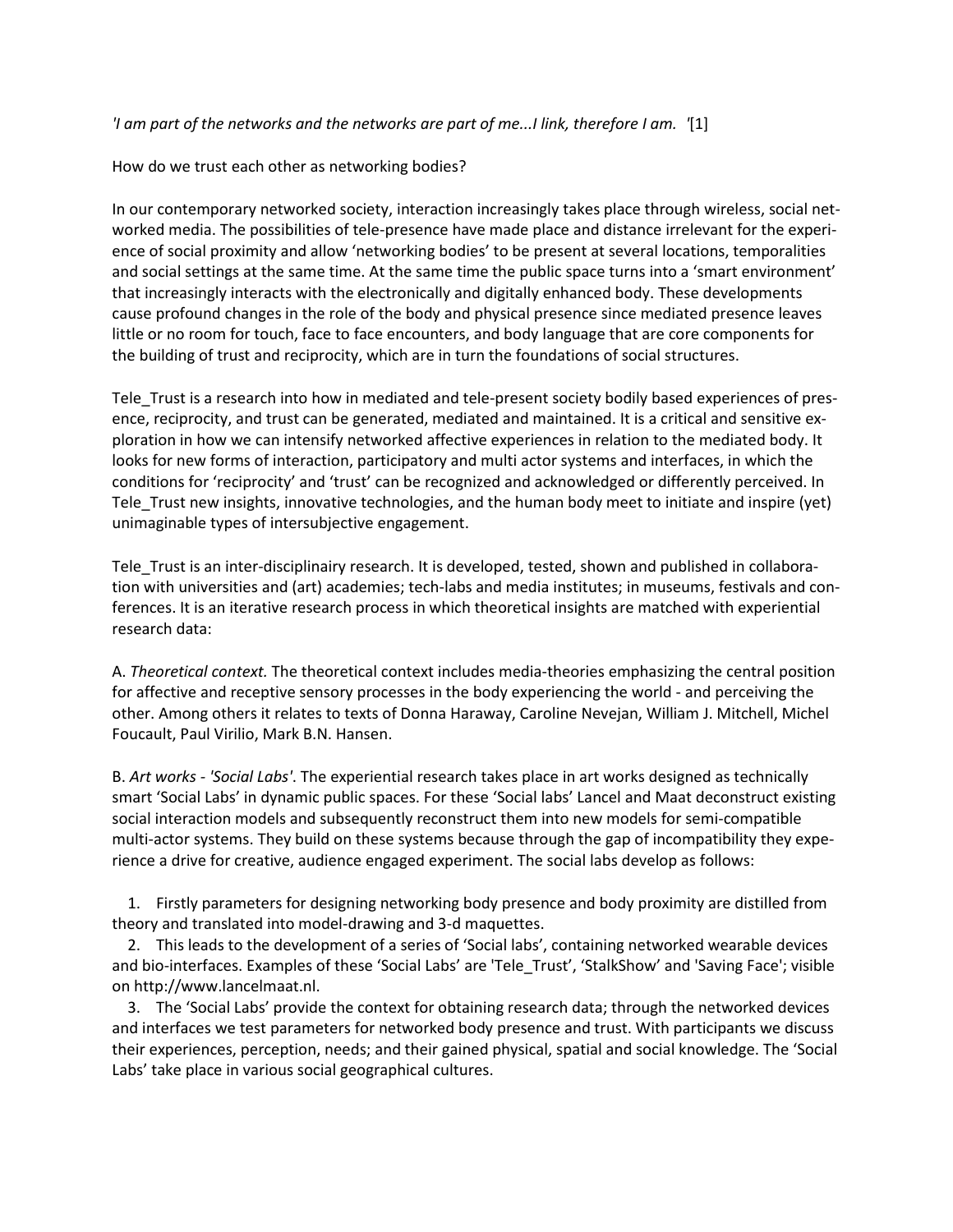4. 'Social labs' participants contributions are added to a data-base and website, creating an engaging, intercultural agora on the notion of networked trust, reciprocity and presence systems.

# **Case Study: Social Lab 'Tele\_Trust'**

How do we trust as networking bodies? Do you need to see my eyes to trust me or do we need to touch?

The social lab Tele\_Trust is a performance installation. It creates an engaging agora researching new parameters for online trust. In Tele Trust we are faced with a paradox: while we increasingly demand transparency in our changing social eco-system, we cover our bodies with personal communication technology. Tele\_Trust it invites the audience in a semi-compatible social system for an innovative, reflective embodied encounter. In a visual poetic way, the artists research contemporary emotional and social tension in smart cities - between visibility, presence, privacy and trust.

#### *How does it work?*

Tele Trust networked performance-installation takes place in dynamic city semi-public spaces, like train station, museum, festival. Here the audience meets in an interactive DataVeil. This DataVeil is a tangible body interface for 'scanning online trust':

# *DataVeil.*

The DataVeil is a full body covering garment, Gender neutral, and One size fits all. Its design is inspired by eastern and western traditions, like a monks' habit, a burqa, Darth Vader, and a 'trustworthy' chalk stripe business suit.

When wearing the DataVeil it functions as a second skin. Flexible, invisible touch sensors woven into the smart fabric of the veil, transform your body into an intuitive, tangible interface. It is a membrane for scanning an intimate, networking body experience:

# *Smartphone connected to a DataVeil.*

Can I touch you now? By touching your body in the DataVeil, you meet strangers online through their smartphones. Inside the DataVeil you may be unidentifiable but before 'disappearing' your portrait is added to an online database. By gently caressing their screens, anonymous smartphone users worldwide can unveil your face online. In an intimate body experience and real time audio, you share emotions and statements of trust, about the questions: Am I here with you? Who is watching who? *Who is controlling who? In what identity and in whose body?*

# *Database.*

In an ongoing process, user generated content is continuously added to the Tele\_Trust database. With the DataVeil the artists collect knowledge about 'privacy' and 'trust' in different social-geographical cultures. Stories from different cities weave together into an exchanging narrative -

*Everyone can wear a DataVeil.*